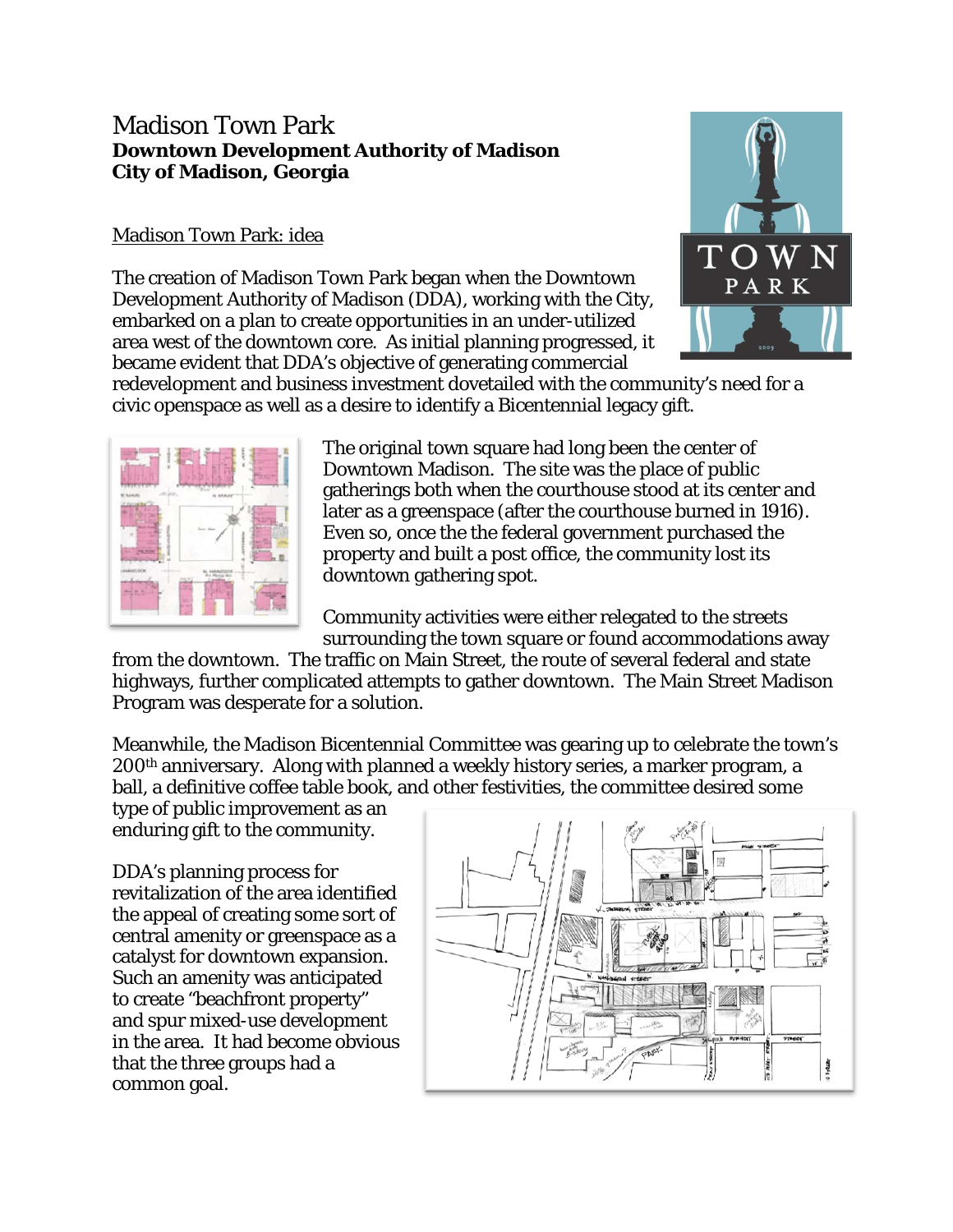#### Madison Town Park: acquisition

The first challenge was to acquire the four parcels comprising the selected site. DDA, using proceeds from a prior project, purchased a small parcel to gain a foothold for the future. Already, developers of surrounding properties were seeing the potential benefit of having a public asset bordering theirs. These individuals, in an effort to spur the plans forward, donated funds toward the purchase of another parcel. The two final and largest parcels proved far stickier.

One parcel, owner-financed, was headed toward default. To stave off the loss of opportunity, the City pledged an annual budgetary line item to the DDA to finance the parcel. After two years of negotiation, the DDA assumed the remaining seven years of the note and the owner agreed to allow the DDA to demolition the building prior to note satisfaction.

The last parcel, thanks to the writing on the wall, had a purchase price well above the appraised value. Again, the potential economic effect of such an amenity on surrounding property proved a boon as did the DDA's lead role in the project. A prospective developer purchased the final parcel for the asking price and sold it at a loss to the DDA. In exchange, the DDA sold surplus city property (adjacent to the park) to the developer for a new commercial block.

The entire cost for acquisition was \$1.4 million: \$525,000 from DDA proceeds, \$455,000 from private cash donations/sales loss, and \$60,000/year from the City to pay off the note of the owner-



financed parcel. More important to the city fathers was the fact that eminent domain was not used, thereby avoiding any stain of antagonism at the start of the project.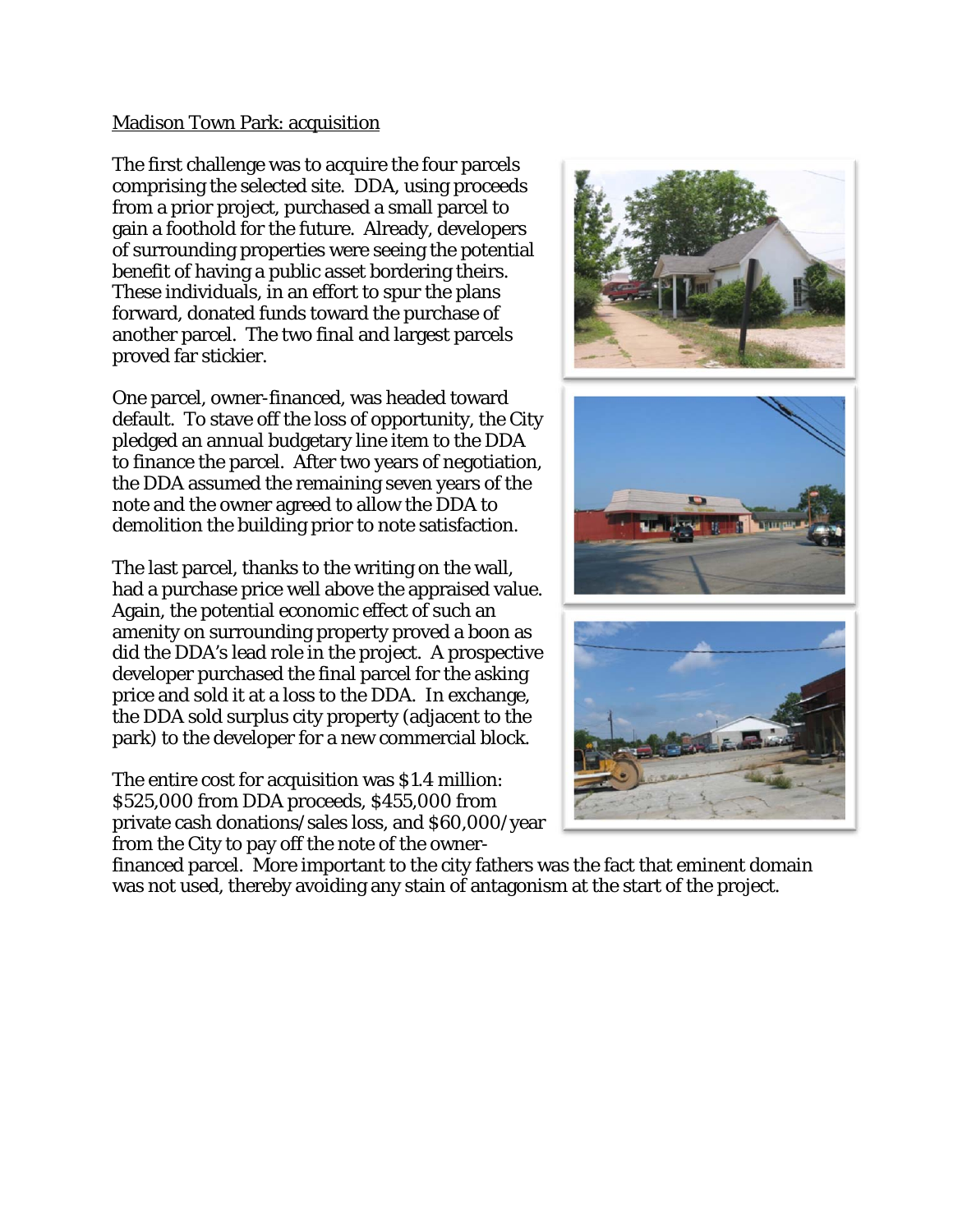

### Madison Town Park: design

Each group brought certain programmatic needs, several of which overlapped, to the design table. DDA sought a space that would serve as public amenity for the businesses and residents that would eventually seek to occupy the redeveloped area. Connectivity to the established downtown core and additional parking were also identified as important.

Madison Main Street sought a space to serve as activity magnet, providing an outdoor event facility for the organization's own festivities as well as rental and private events. Restrooms were also a significant consideration, both for special events and to augment those of the Madison Welcome Center's many visitors. The Bicentennial Committee hoped for not only a legacy public improvement, but one with particular aesthetic appeal and aspects which celebrated the community's past.

In order to limit costs, design of the park was tasked to Madison's Main Street and Planning staff who sought aid from every quarter. The first conceptual designs were generated by developers of surrounding properties. Not surprisingly, each tended focus toward that owner's property. Nonetheless, these initial visual constructs provided an early starting point for the eventual design and certain aspects can be seen today. Staff augmented these ideas through visits to similar downtown center in other communities and informal consultation with landscape professionals to produce a plan to meet the stakeholders' needs. Madison's public service boards were also particularly helpful.

The site contained two challenges: a significant grade change from Jefferson Street to Washington Street and an below-grade, existing historic cottage. Both were turned to advantage with an eye toward the needs of a multi-use event facility. The final design divided the park into an upper and lower terrace, creating three outdoor "rooms," which could function separately or in concert. The historic cottage was a challenge given its lack of foundation, structural issues, and diminutive footprint; however, preservation was given the nod. The restored cottage was sensitively expanded to provide restrooms, and house a permanent tenant. Through a cooperative agreement, the Madison Artists Guild opens and staffs the downtown restrooms in exchange for the gallery space.

The community also sought to recapture elements lost from the original town square: the Cooke Fountain and a bandstand/gazebo. The gazebo was designed, based on historic photographs, as a close interpretation of the Victorian bandstand which once graced a prominent corner of the town square (historic photo available).

The 1908 Cooke Fountain, which had been erected by the Civic League to honor local philanthropist Sarah Cooke, once sat at the intersection in front of the Morgan County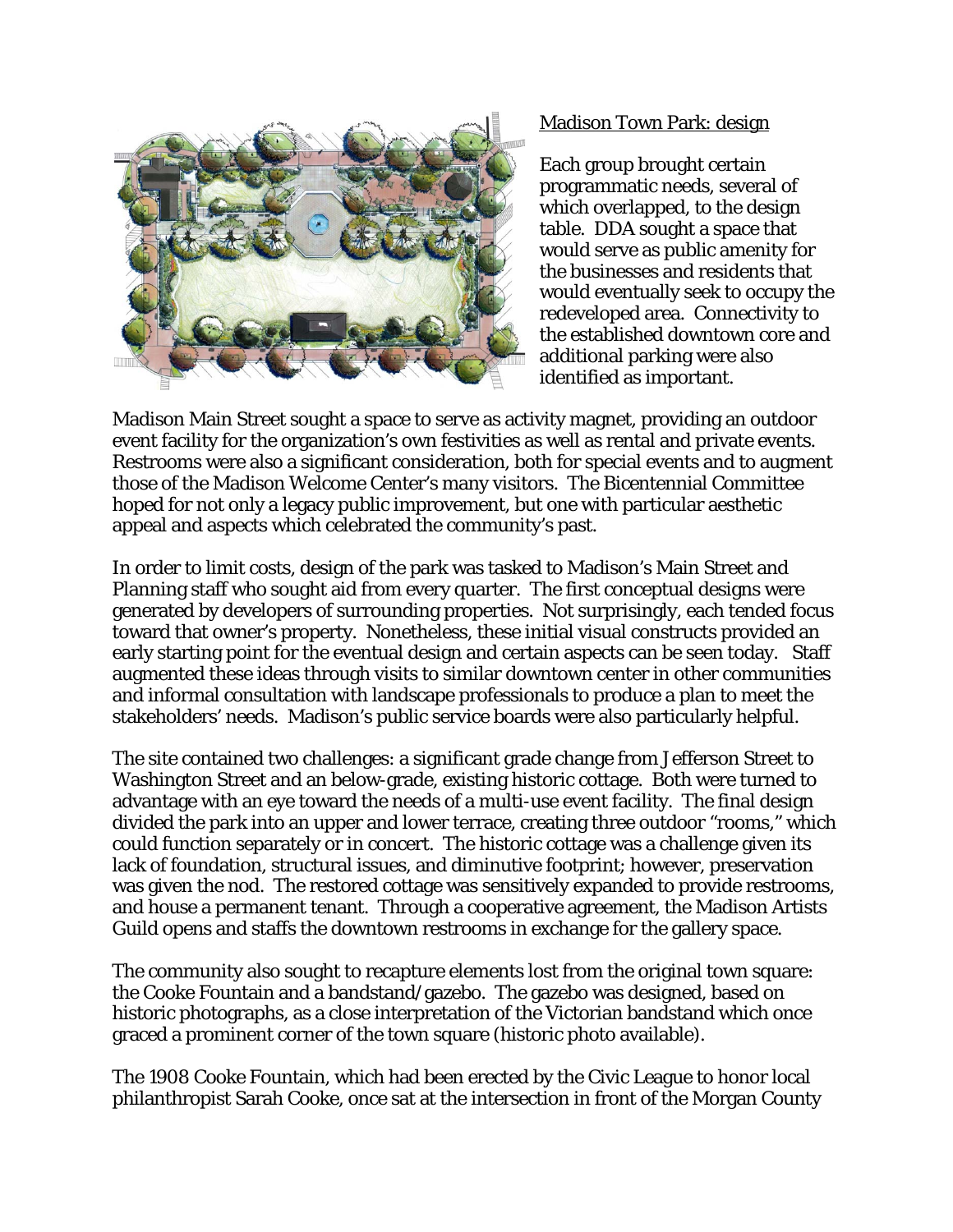Courthouse (historic photo available). It later moved to the center of the town square until the construction of the post office. Eventually, all pieces were lost except the crowning statue. As luck would have it, the original molds were still in existence and the fountain was cast anew, one hundred year later, for Town Park.

The history of the community is further commemorated with busts of James Madison and Daniel Morgan, the town and county's namesakes. Other statuary includes *Nature's Helpers* commissioned for the Children's Garden and *The Harvest Family* a 1939 piece by Stephen Thomas donated by his family. This public art along with chess/checkers tables, patio tables and chairs, drinking fountains for man and beast (dogs!), and the newly installed arbor swings create an inviting space which has drawn development to surrounding properties, neighbors to downtown, and visitors to the community.

Of course, a major objective was for Town Park to function as an event facility for Main Street and others. The classically-inspired pavilion serves as the park's main stage. It is fronted by the Great Lawn where folks can sit and enjoy festivities. The upper terrace with its patio and seating provides a space to fete sponsors or create a beer garden for concerts and festivals. As mentioned, the cottage provides needed restroom facilities. Finally, an attractive, low, cast iron fence surrounds the park creating a safe environment for children next to the state highway and allowing controlled access during ticketed events.

As part and parcel of the park development, the City extended the downtown sidewalks to and around the park, integrating the facility with the rest of the historic commercial area. Converting on-street parking to diagonal spaces increased the amount of parking. Negotiations with Georgia DOT resulted in the addition of parking on Washington Street (GA 83), adding addition parking but also calming traffic as it enters downtown.

The design of the park was a collaborative effort led and executed by Madison staff.

#### Madison Town Park: fundraising

The Madison Bicentennial Committee took the lead in fundraising for the development of the park. Working for a legacy gift to future generations, MBC aimed to fund a majority of the park infrastructure through private donations. A lion's share of the work was done by fundraising chairs, Christine Lambert and Adelaide Ponder, whose personal contact with current and former residents of Madison netted much of the \$1.5 million in cash donations.

Their efforts were supported by a continual effort to keep the park – and donation opportunities – in the public eye. Articles in the local newspapers, and even prominent mention in a New York Times piece on Madison, continued to pique the public's interest. A power point presentation was developed and showcased for many civic groups, public forums, and board rooms. The presentation was converted to a DVD with a voiceover by Jim McManus, retired CBS correspondent. Anyone willing to listen was provided a myriad of opportunities to be a benefactor.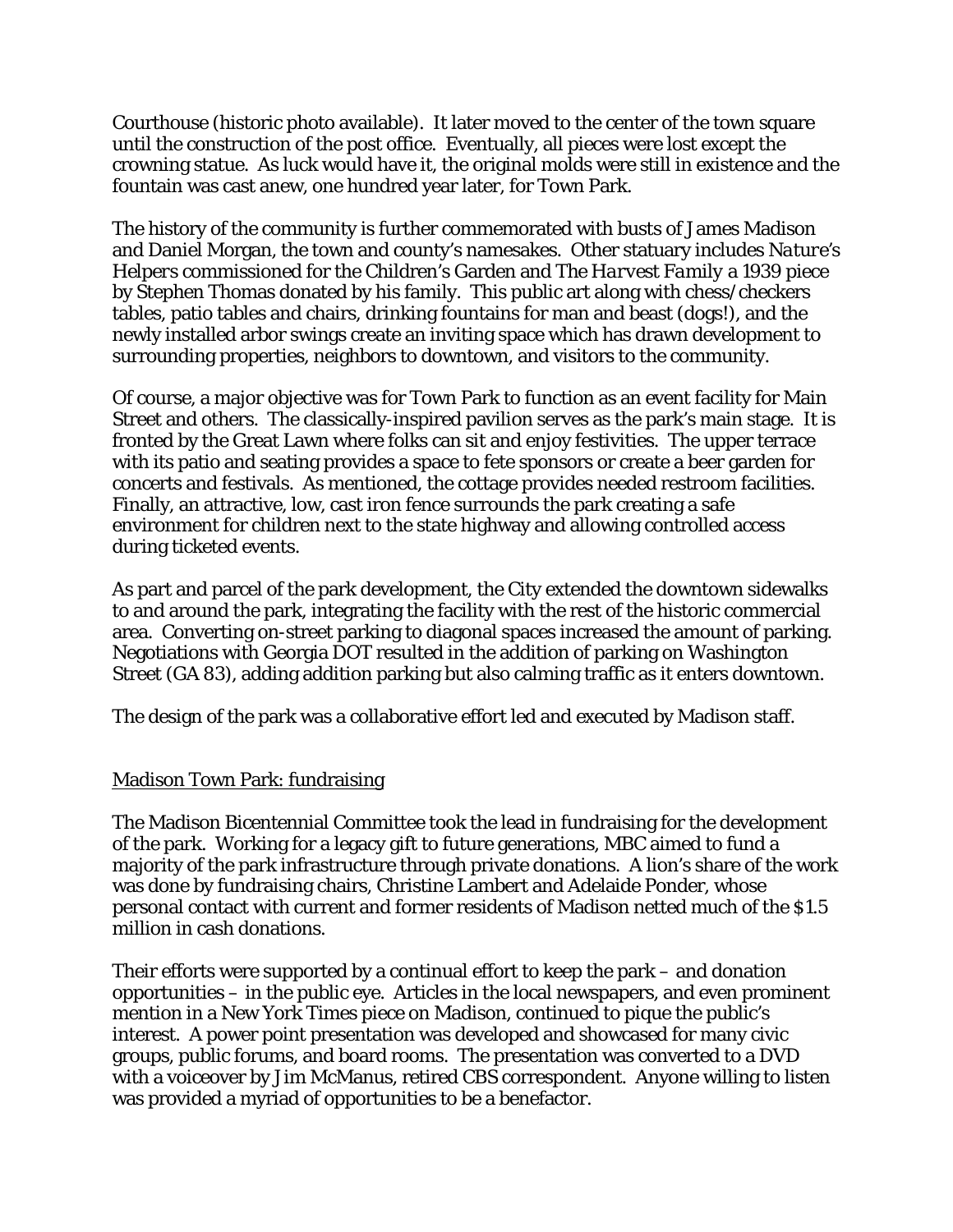Donations were not limited to cash – flexibility included stock donations, multi-year pledges, and use of DDA's 501c3 to channel \$250,000 in donations. In fact, donated inkind services got the ball rolling. These included surveying, engineering, and architectural services. Morgan County provided the equipment and labor to grade the entire site. A local nursery donated the street trees; a local contractor provided the labor to install the shake roof on the Town Park cottage; and sod was provided by a local seed company.

Civic groups joined the effort. The Colonial Dames, the Magnolia Garden Club, the Three Seasons Garden Club, the Madison Ladies Garden Study Club, and the Rotary Club all contributed. Ms. Laura Still's first and second grade math classes of 2006 & 2007 raised a combined total of \$1276.28!

Many of the donations were for a specific aspect so that folks can proudly point to a piece of the park and say, "We helped



fund that!" Sponsorship opportunities came in all sizes for all budgets from the Pavilion, Cottage, Arbor Swings, and Gazebo to trees, benches, patio furniture, and light standards. One of the more serendipitous donations was the funding of the replicated Cooke Fountain by Mr. Stephen Cooke – no relation to the original honoree. More than a few had small parties to celebrate the placing of the plaque on their sponsored element. Those honored on the plaques provide an interesting window into Madison's past and present.

Several foundations – often with some connection to Madison and Morgan County families – provided funds for some of the more ambitious elements of the project. The Harris Foundation, the Bryans Foundation, the Georgia Power Foundation, and the Conrads Family Foundation all made significant contributions. Several individuals contributed via membership in various foundations as well. A substantial grant was obtained from the OneGeorgia Authority, funding in part the event stage and restrooms.

Of course, donations were achieved over a period of time not necessarily concurrent with the actual construction. Bank of Madison provided DDA a \$1.4 million line of credit at a community interest rate to execute construction. That debt currently stands at \$1 million and was initially planned to be retired through funds gained from future DDA ventures before donation of the facility to the City.

Meanwhile, the facility is leased to City of Madison and Main Street Madison in exchange for maintenance and management respectively. This year, City opted for a SPLOST ballot in order to expedite the transfer of ownership of this wonderful asset to the City of Madison. The City was acquire the \$4.5 million facility for \$1 million.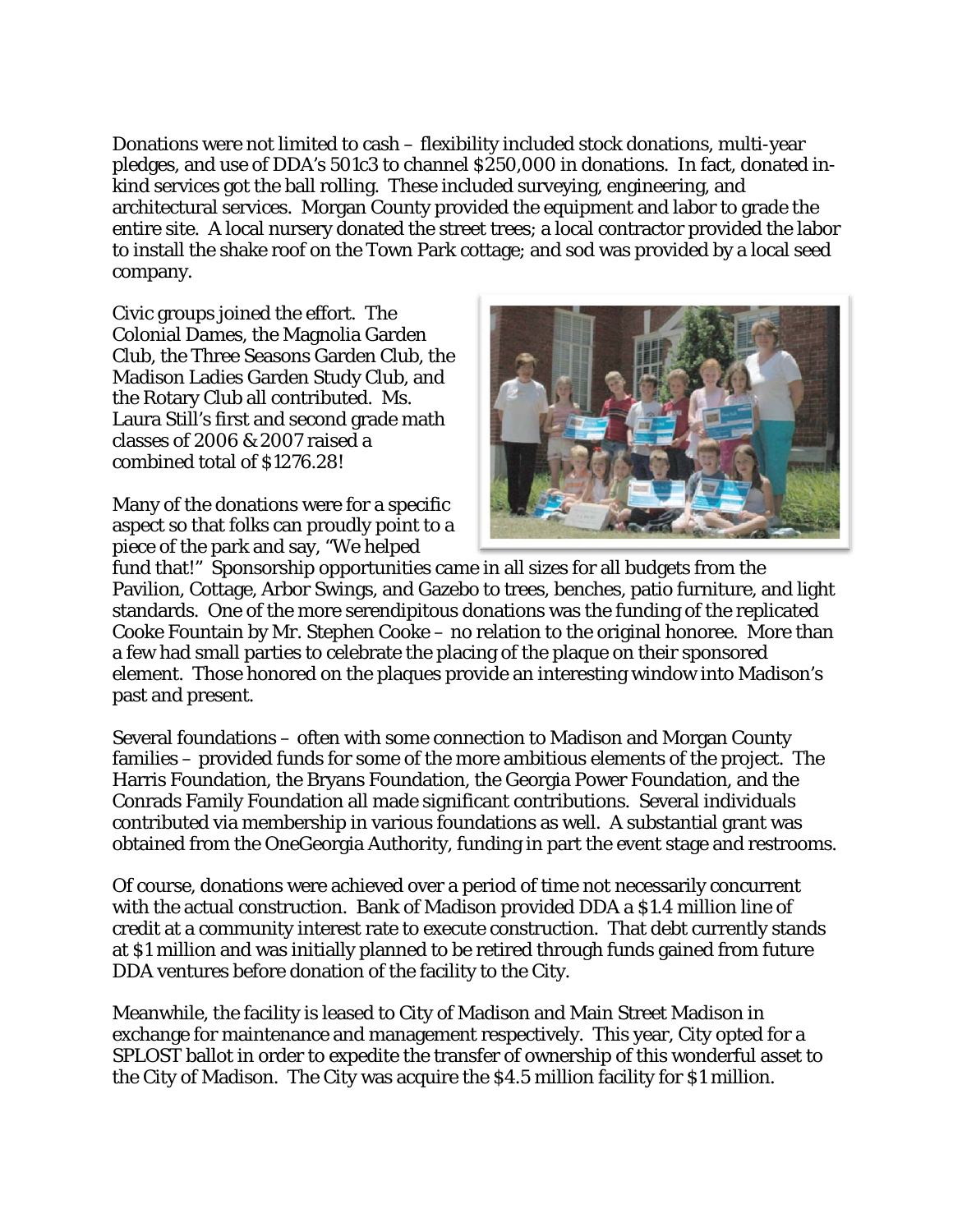#### Madison Town Park: construction

Due to nature of the financing, heavily dependent on private donations and grants, the process of creating Town Park was one of fits and starts all with the goal of dedicating this legacy on the 200th anniversary of the town. Though land acquisition began in 2001, demolition did not occur until 2004. Asbestos abatement slowed this process as well. Finally, the lot was cleared and grassed. Progress was



visible. An official groundbreaking ceremony was held December 9, 2005.

However, the ground breaking was purely ceremonial. Actual construction would not begin until 2007 when DDA and the Madison Bicentennial Committee hoped to have \$1.5 million in hand so as to not begin in a deep hole. Meanwhile, the lot was being used by Main Street as a venue for several events, such as the Chili Cook-off and concerts. Those attending could gaze at the "coming soon" sign complete with the park plan – and hope.



The summer of 2007 was when the transformation began again. The DDA chose to contract with various firms to complete different aspects and elements of the park while retaining Heery International, Inc as project management to coordinate all the moving pieces. This spread the wealth. Every effort was made to hire local firms for the construction, resulting in the Cottage, the Pavilion, the landscaping, and the installation of the fencing being completed by Morgan County contractors.

Following the grading and the creation of the upper terrace, work began on the Cottage. This was soon followed by the beginnings of the Pavilion. The Gazebo was the last structural undertaking. As these buildings took shape a coping wall, the base of the cast iron fence, surrounded the future park. With this in place, a construction fence was erected which was draped with a canvas printed with the information about Town Park.

The next two years felt both like Christmas and the days leading up to Christmas. For days and months, it would seem as nothing was progressing and then a shipment of granite would arrive, or the fountain would roll in on a flatbed truck, or a crane would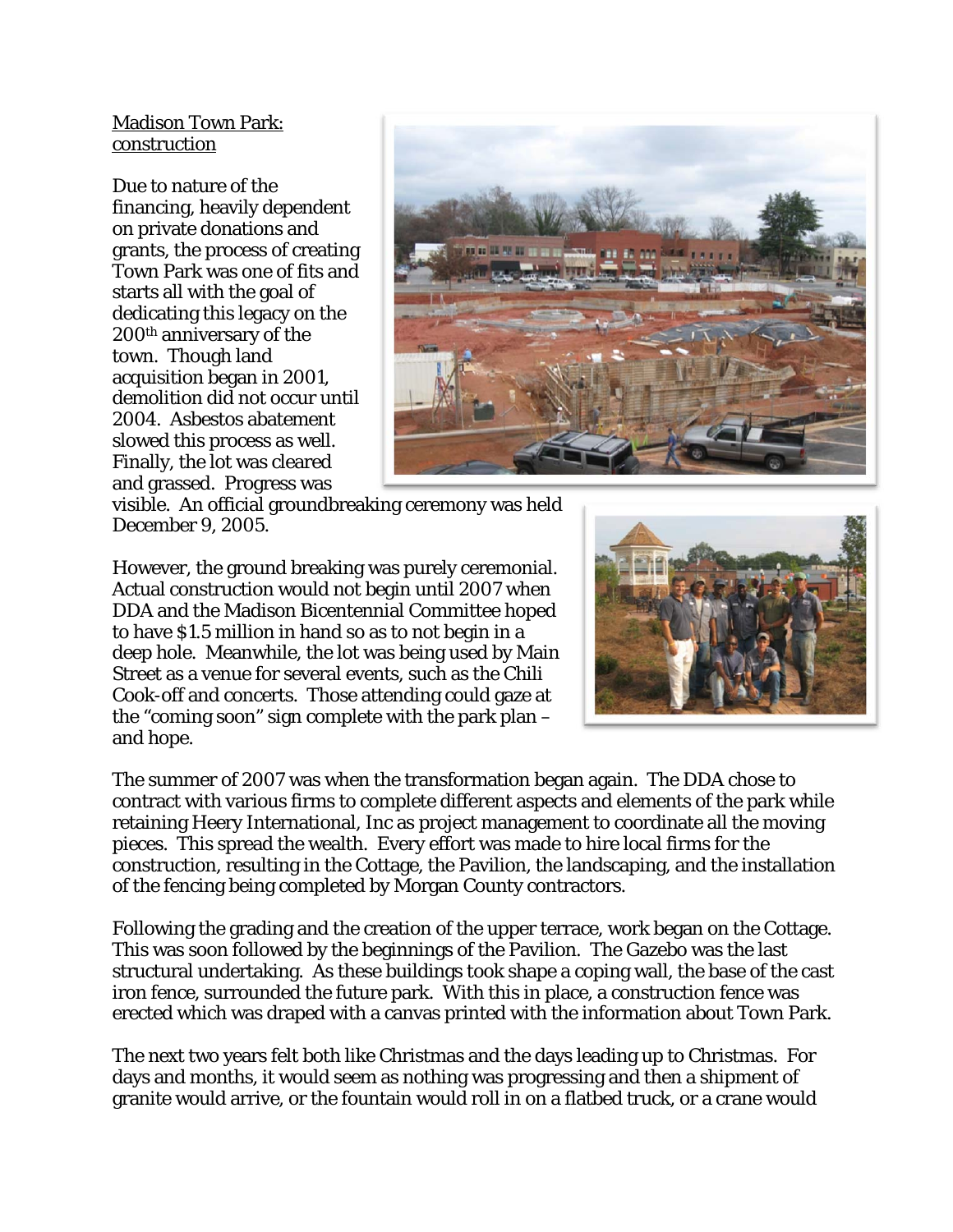lift the massive columns of the Pavilion into place. By July of 2009, Town Park was ready for a soft opening. The Bicentennial Street Dance was held in Town Park, and even though the fencing was not in place and there were no dedication plaques set, there was a stage, and restrooms, and gazebo, and a patio (finished 10 minutes prior to the dance!). Town Park felt real.

A formal dedication was held on a rainy December 12, 2009, two hundred years to the day after Madison's incorporation. It was a day to remember the long journey and to be thankful for all those who made it possible. Although the park still had work to be done, everyone welcomed as done. Since then the fence has been completed, all dedication plaques have been placed, the arbor swings have been constructed, and, as of this spring, the secondary walks have been installed making the entire park accessible.



# Madison Town Park: impact

The creation of Town Park had three major goals: to serve as a legacy gift for the Madison Bicentennial, to provide an event venue for downtown primarily for Main Street Madison but also available for rent, and to act as a catalyst for development in an underutilized section of downtown. That Town Park succeeds as a Bicentennial gift to future generations was immediately apparent by the overwhelming

number of donations, large and small, made to the project. One of the 28 Bicentennial Markers placed throughout the town is at Town Park and documents the history of the project.

As soon as the Town Park concept was announced, interest piqued on surrounding properties. The vacant historic Icehouse complex was rehabilitated into a mixed use development. Vacant lots on Jefferson Street became Jefferson Square Parkside, essentially a new commercial block. On Washington Street the James Madison Inn, a three story boutique hotel, was constructed. Associated with the Inn is the Madison Markets complex with included rehab of historic and non-historic warehouse building along with new construction resulting in an interiors market, a restaurant, a conference center, condos, and additional shops. Most recently, the historic Mapp building on Washington Street has sold and rehabilitation is beginning this month.

This redevelopment activity has been an economic boon for downtown and the community. An economic study conducted in 2008 documented this. The tax base on